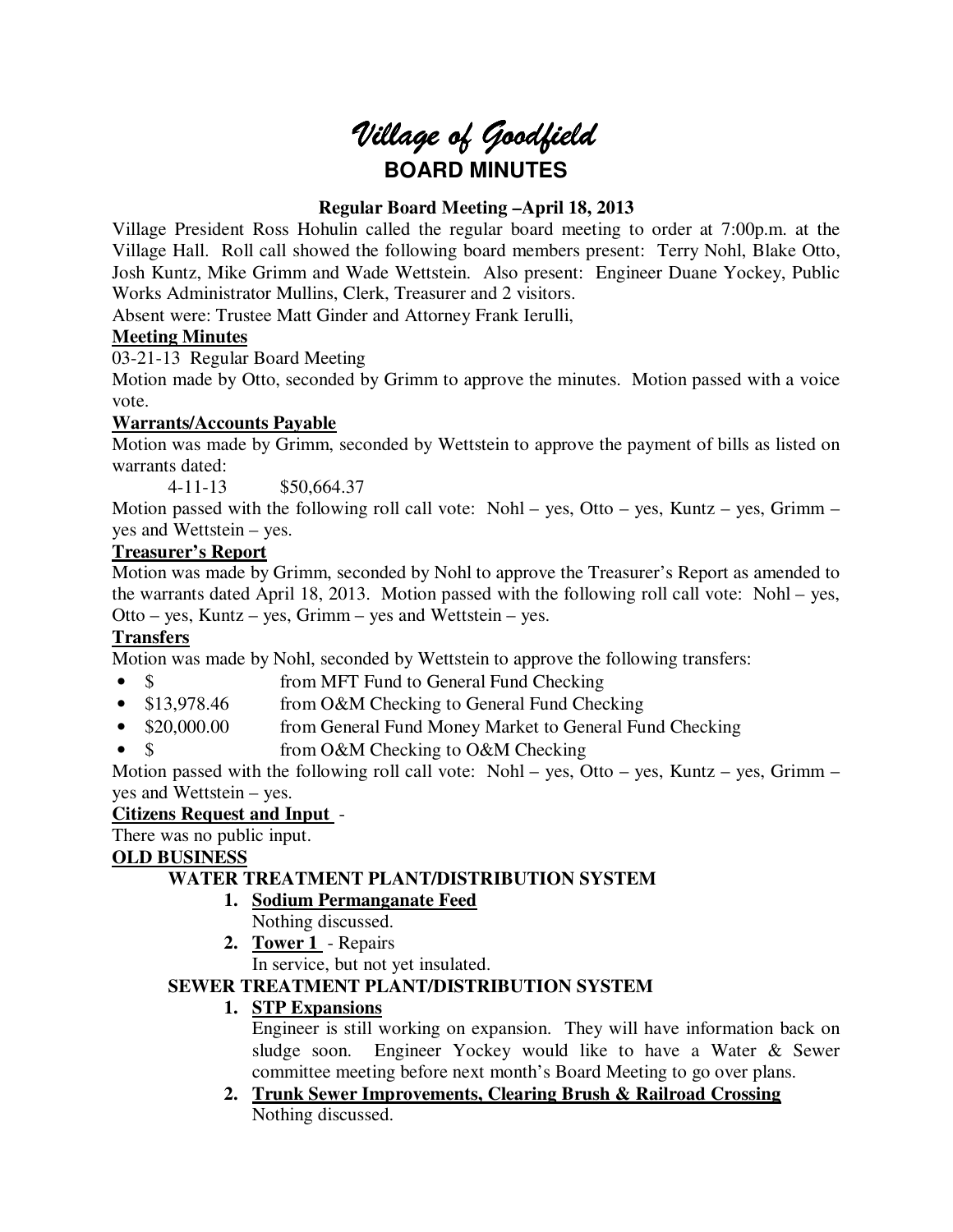# **Payment of outstanding invoices upon request of Village Engineer**

None.

**Executive Session – 2(c-11) under the Open Meetings Act to discuss pending litigation** 

There was no Executive Session.

#### **Board of Appeals**

Nothing discussed.

#### **CNH**

Engineer Yockey reviewed the CNH Office Addition Site Improvement Plans. Engineer's review letter was in Trustees packet for review.

#### **CNH Sanitary Sewer Easement**

Nothing new on this topic.

#### **Goodfield Business Park**

Engineer Yockey sent out a review letter a month ago, but has not heard anything back.

## **Norfolk & Southern Railroad Track Repair**

Aaron Tolliver contacted Trustee Wettstein to say IDOT and the Railroad were going to have a meeting.

#### **IDOT Traffic Detour for Railroad Track Repair**

Nothing discussed.

#### **Chip Energy**

Nothing discussed.

#### **Water & Sewer Rate Change Ordinance**

Updated codebook pages were handed out.

#### **Consolidated Election April 9, 2013**

Terry Nohl, Josh Kuntz and Wade Wettstein were all re-elected as Trustee.

#### **Property South of Deer Lakes II – Cul-de-sac**

Engineer Yockey gave PWA Mullins plans to look over. The Village needs a permit from EPA to extend the watermain. Motion was made by Grimm, seconded by Wettstein to approve EPA permits for watermain extension to be sent. Motion passed with the following roll call vote: Nohl – yes, Otto – yes, Kuntz – yes, Grimm – yes and Wettstein –yes.

#### **Update water meter reading equipment**

Nothing discussed.

#### **New Truck Purchase**

Truck color is steel grey and should be here soon.

#### **Park Path Connection to Bridle Ridge**

Trustee Grimm met with Mark Albertson to discuss possible park path. Mr. Albertson is very willing to work with the village. Currently Mr. Albertson has an easement with Legacy Land Development that he will rescind and then make an agreement with the Village. Mr. Albertson will work with his attorney to work out the details. Trustee Grimm said it would be a beautiful path with initial estimates \$25-40,000.

#### **CNH – IDOT Road Project**

Nothing discussed.

#### **Sewer Extension – 315 S Eureka Street**

Nothing discussed.